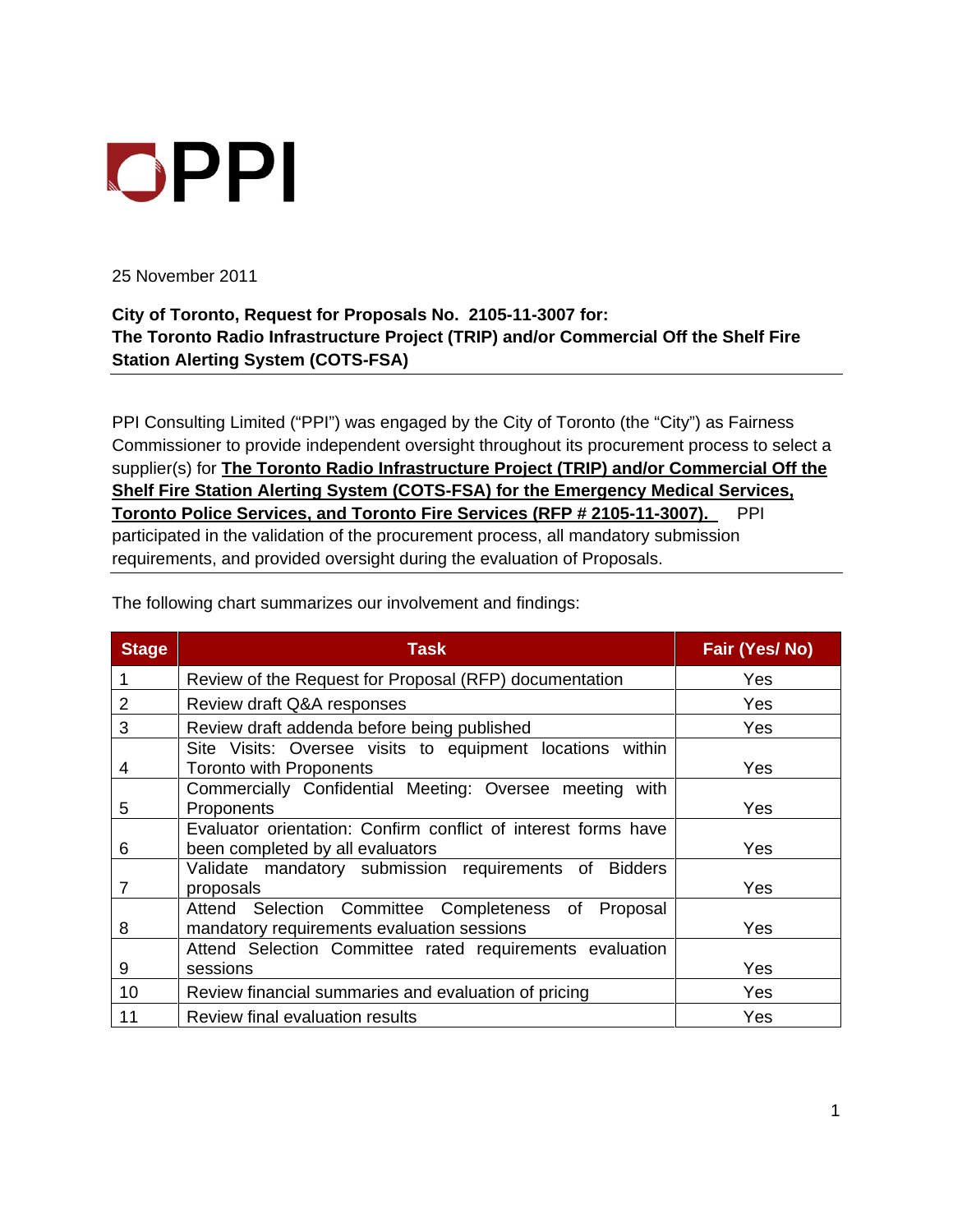## **Observations and Findings**

The RFP process was preceded by a Request for Expressions of Interest Process, during which five companies participated. The feedback from this process was used during the development of the RFP.

The City led the RFP process which included involvement from Purchasing and Materials Management Division (PMMD), Toronto Emergency Medical Services, Toronto Police Service, and Toronto Fire Services. Due to the size of the project, a dedicated project manager was engaged by Toronto Fire Services to lead the development of the RFP documentation, addenda, and coordination of the evaluation. The project manager worked closely with PMMD and PPI, as Fairness Commissioner, throughout the process. Subject matter experts (SMEs) were also involved as necessary to support the evaluation of either compliance with mandatory requirements, the rated requirements, or the cost proposals.

TRIP and COTS-FSA were to be evaluated and awarded separately.

Site visits were scheduled and set out within the RFP for Proponents to visit sites where they could view equipment that would be procured or replaced by this RFP. In addition, commercially confidential meetings were set up with proponents allowing discussions to take place between the City and proponents in an open forum where commercially sensitive material would remain so and non-commercially sensitive information would be provided to all proponents.

For **TRIP**, two compliant proposals were received. The entire evaluation team declared no conflicts of interest with the companies. The evaluation process and criteria described in the procurement documents were applied consistently and equitably.

There were three stages of the evaluation – Stage 1 – Mandatory Documentation and Technical Requirements, Stage 2 – Rated Technical Requirements, and Stage 3 - Cost Evaluation. The evaluation team consisted of six evaluators from the Emergency Medical Services, Toronto Police Services, and Toronto Fire Services bringing a level of expertise required to evaluate the proposals. The evaluation team determined that both Bidders met these requirements and moved onto the evaluation of the rated requirements phase. The two compliant Bidders met the minimum threshold, 70%, required to move onto the next phase of the evaluation and had their pricing proposal opened and evaluated.

For **COTS-FSA**, one compliant proposal was received. The entire evaluation team declared no conflicts of interest with the Bidders. The evaluation process and criteria described in the procurement documents were applied consistently and equitably.

There were three stages of the evaluation – Stage 1 – Mandatory Documentation and Technical Requirements, Stage 2 – Rated Technical Requirements, and Stage 3 - Cost Evaluation. The evaluation team consisted of three evaluators from Toronto Fire Services who bring a level of expertise required to evaluate the proposal. The compliant Bidders met the minimum threshold,